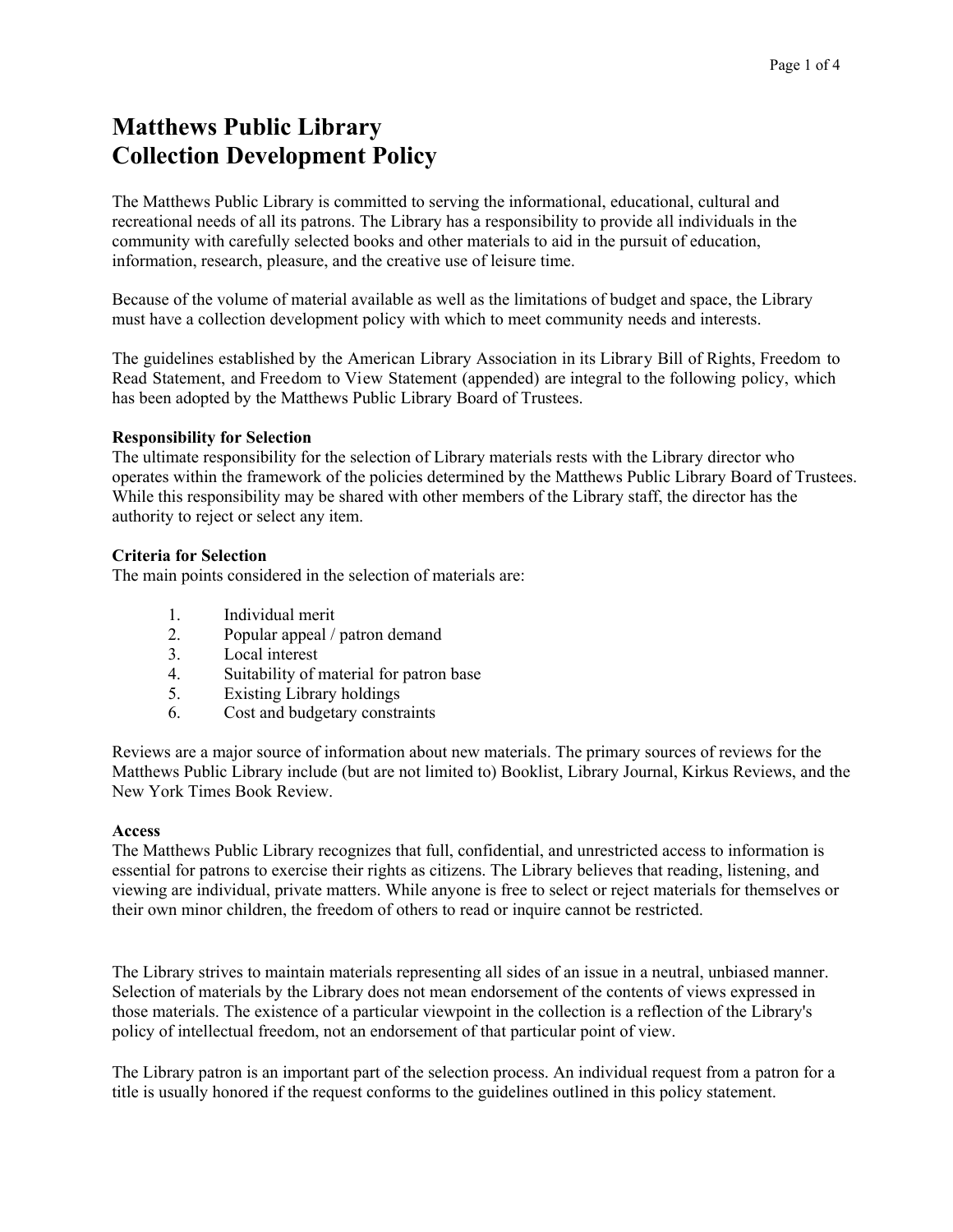The Library does not stand in loco parentis. Parents and guardians, not the Library, have the responsibility of guiding and directing the reading, listening, and viewing choices of their own minor children. Selection of adult collection materials will not be inhibited by the possibility that the items may be utilized by minors.

#### **Gifts and donations**

The Library accepts gifts of books and other materials with the understanding that they will be added to the collection if they meet the criteria for selection listed above. If gifts do not meet these criteria, they may be sold or otherwise disposed of. Textbooks, outdated encyclopedias, magazines, and items which are damaged, smelly, or moldy will not be accepted.

The Library will not assign a financial value to donated materials. However, if requested the Library will make available to donors a receipt for 'x' number of items which can be used for tax purposes.

#### **Interlibrary loan**

Because of limited budget and space, the Library is not able to purchase all materials that are requested. Therefore, interlibrary loan is used to obtain from other libraries those materials that are beyond the scope of this Library's collection. In return for this service, the Matthews Public Library agrees to lend its materials to other libraries through the same interlibrary loan network.

#### **Withdrawal of materials**

The withdrawal of materials, also called weeding, is an ongoing process by which materials that are worn, damaged, outdated, duplicated, inaccurate, or no longer used may be removed from the collection. The professional staff of the Library will be solely responsible for the weeding of materials.

## **Challenged Materials**

The Matthews Public Library supports the guidelines established by the American Library Association in its Library Bill of Rights, Freedom to Read Statement, and Freedom to View Statement (appended) and considers all materials selected under this policy to be constitutionally protected under the First Amendment of the United States Constitution. Nevertheless, the Matthews Public Library recognizes the right of individuals to question materials in the Library collection.

A formal process has been developed to assure that complaints and requests for reconsideration are handled in an attentive and consistent manner. The Matthews Public Library will carefully reevaluate an item when a Request for Reconsideration form is submitted. Request for Reconsideration forms are available at the Library circulation desk.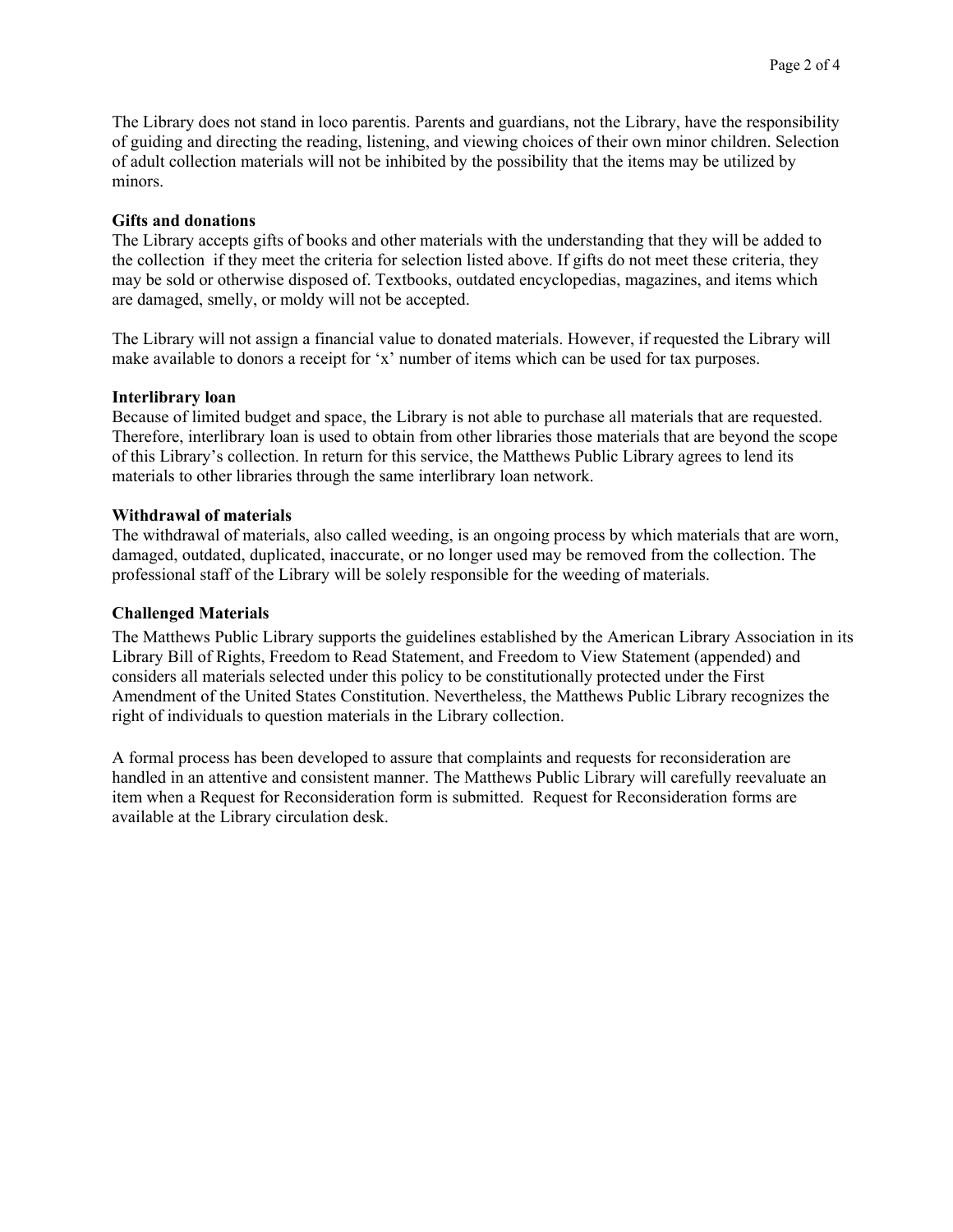# **LIBRARY BILL OF RIGHTS**

The American Library Association affirms that all libraries are forums for information and ideas, and that the following basic policies should guide their services.

- 1. Books and other Library resources should be provided for the interest, information, and enlightenment of all people of the community the Library serves. Materials should not be excluded because of the origin, background, or views of those contributing to their creation.
- 2. Libraries should provide materials and information presenting all points of view on current and historical issues. Materials should not be proscribed or removed because of partisan or doctrinal disapproval.
- 3. Libraries should challenge censorship in the fulfillment of their responsibility to provide information and enlightenment.
- 4. Libraries should cooperate with all persons and groups concerned with resisting abridgment of free expression and free access to ideas.
- 5. A person's right to use a Library should not be denied or abridged because of origin, age, background or views.
- 6. Libraries which make exhibit spaces and meeting rooms available to the public they serve should make such facilities available on an equitable basis, regardless of the beliefs or affiliations of individuals or groups requesting their use.

Adopted June 18, 1948 Amended February 2, 1961, June 27, 1967, and January 23, 1980 inclusion of "age" reaffirmed January 23, 1996 by the ALA Council.

## **THE FREEDOM TO READ**

- 1. It is in the public interest for publishers and librarians to make available the widest diversity of views and expressions, including those which are unorthodox or unpopular with the majority.
- 2. Publishers, librarians and booksellers do not need to endorse every idea or presentation contained in the books they make available. It would conflict with the public interest for them to establish their own political, moral or aesthetic views as a standard for determining what books should be published or circulated.
- 3. It is contrary to the public interest for publishers or librarians to determine the acceptability of a book on the basis of the personal history or political affiliations of the author.
- 4. There is no place in our society for efforts to coerce the taste of others, to confine adults to the reading matter deemed suitable for adolescents, or to inhibit the efforts of writers to achieve artistic expression.
- 5. It is not in the public interest to force a reader to accept with any book the prejudgment of a label characterizing the book or author as subversive or dangerous.
- 6. It is the responsibility of publishers and librarians, as guardians of the people's freedom to read, to contest encroachments upon that freedom by individuals or groups seeking to impose their own standards or tastes upon the community at large.
- 7. It is the responsibility of publishers and librarians to give full meaning to the freedom to read by providing books that enrich the quality and diversity of thought and expression. By the exercise of this affirmative responsibility, they can demonstrate that the answer to a bad book is a good one, the answer to a bad idea is a good one. Adopted June 25, 1953; revised January 28, 1972,